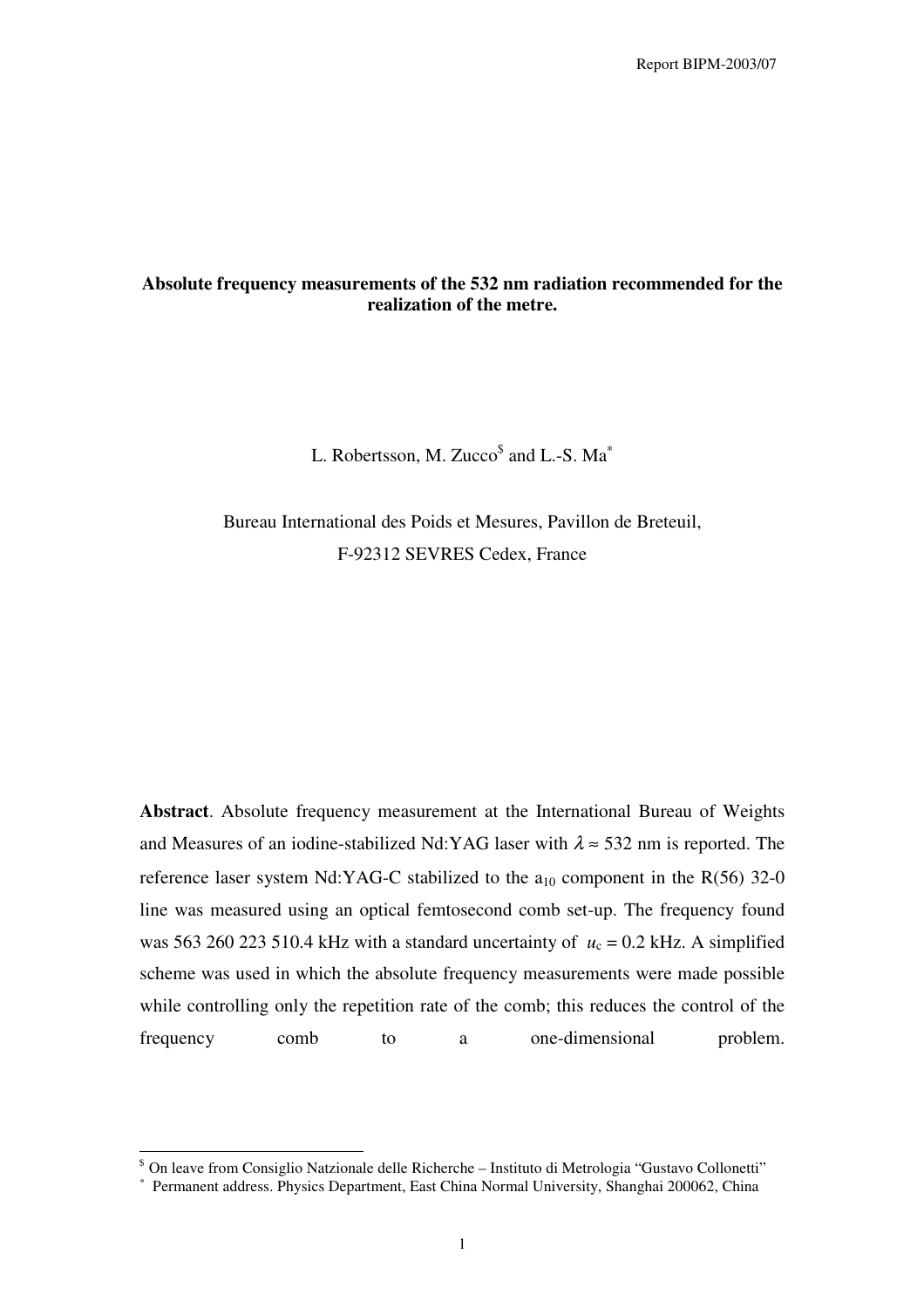#### **Introduction.**

In 1983, the present definition of the metre was adopted based on a fixed value of the speed of light [1, 2]. At that time a list of five well-defined frequencies provided by frequency-stabilized laser sources was recommended; this list has subsequently been revised several times and now includes some 20 different radiations [3]. One of these radiations is provided by frequency-doubled iodine-stabilized Nd:YAG lasers at  $\lambda \approx$ 532 nm. This type of diode-pumped solid-state laser is an excellent tool for metrology, combining high power, single frequency and low noise.

Excellent results using external modulation techniques at  $\lambda \approx 532$  nm have been demonstrated by Hall and co-workers [4-5] and recently by Robertsson et al. [6]. For some years the International Bureau of Weights and Measures (BIPM) has developed standards at this wavelength, and currently maintains three systems, named Nd:YAG-A, -B and the recently finished -C.

In the last few years direct frequency measurements of optical frequencies have been made possible using femtosecond-laser-based optical combs [7-9]. This has brought about an enormous change to the conditions and possibilities in frequency metrology. The new comb technique has already been applied to a considerable number of absolute frequency measurements. In particular, frequency measurements on Nd:YAG-B were reported in early 2003 [10]. Additional measurements are reported here on the new Nd:YAG-C system.

### **Experimental and results**

The optical comb set-up named BIPM-C1 has been described in detail elsewhere [10]. It is composed of a femtosecond laser of four-mirror ring-type cavity, with a repetition rate *f*<sup>r</sup> of about 740 MHz, and is contained in a sealed aluminium box. The photonic crystal fibre and the self-referencing set-up [9], for detection of the carrierenvelope-offset signal  $f_{\text{CEO}}$ , were mounted on the same optical table but without additional protection. Typically an  $f_{\text{CFO}}$  signal to noise ratio (S/N) of 45 dB to 55 dB (given for a 300 kHz bandwidth) was obtained. The frequency of each comb line *f<sup>N</sup>* can be expressed as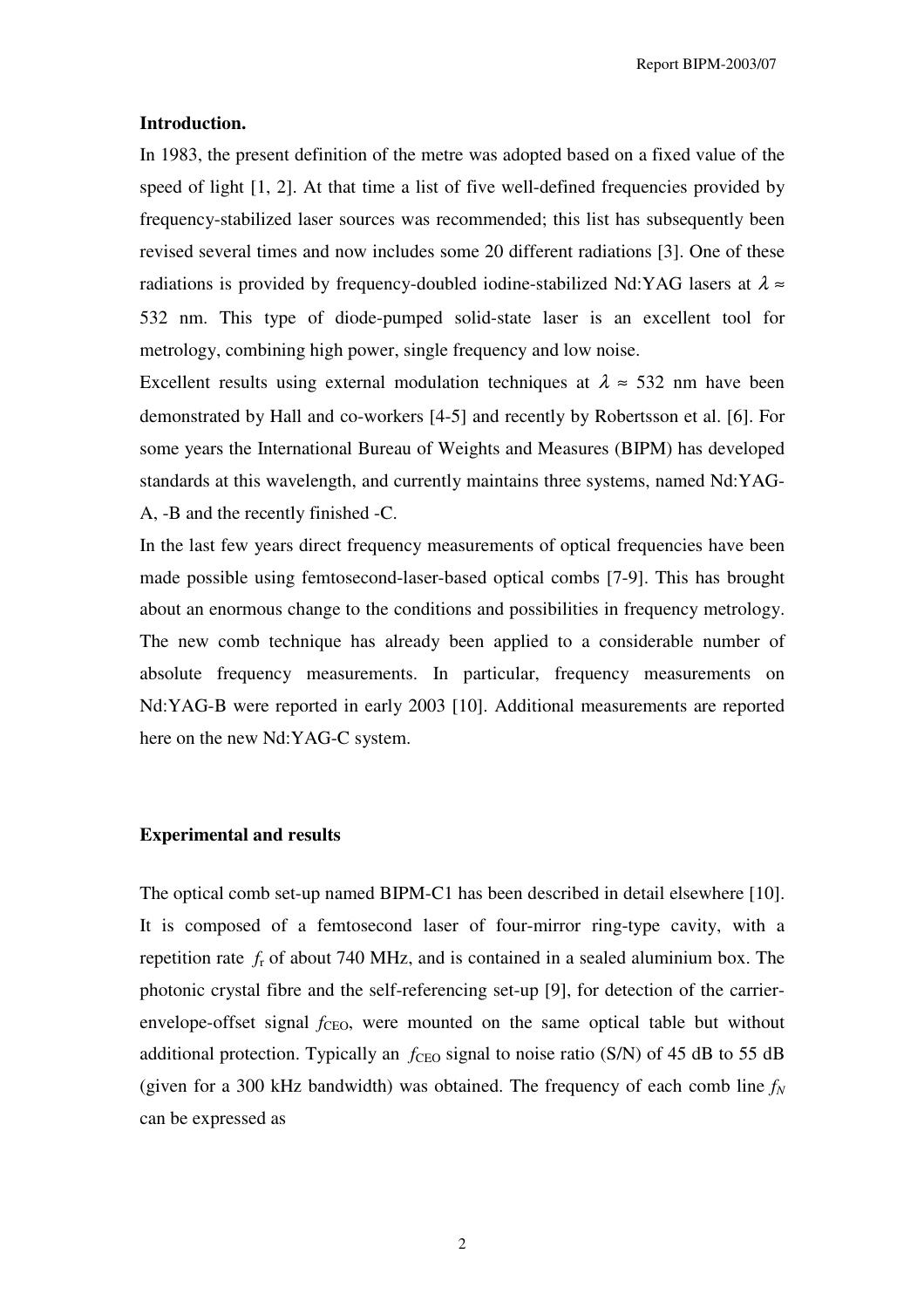$$
f_N = f_{\text{CEO}} + N \times f_r ,
$$

where *N* is an integer number giving the mode order.

The frequency-doubled Nd:YAG laser locked to the  $a_{10}$  component in the R(56) 32-0 line was kept on a different table. The laser is frequency stabilized using modulationtransfer saturation spectroscopy [11] with a modulation frequency of 350 kHz and a modulation index of 1.4. A saturation beam with a diameter of 2.7 mm and a power of 4.77 mW was used. The cold finger of the 40 cm long iodine cell (BIPM/NIM 339) was kept at  $-15.0$  °C and radiation at 1064 nm was transferred to the comb table by means of an optical fibre. Some 17 mW of the IR radiation of the Nd:YAG laser was superimposed on the comb light on an InGaAs PIN photo-detector giving a beat,  $\delta = \pm (f_{1064} - f_{N})$ , with a S/N of some 45 dB. The two signals  $f_{CEO}$  and  $\delta$  were after appropriate filtering and amplification fed to a double balanced mixer (see Fig. 1).



Fig. 1 Experimental arrangement to measure the frequency of a iodine stabilised Nd:YAG laser standard. BPF – Band pass filter. DBM – Double balanced mixer.

The resulting sum or difference signal,  $\Delta = \delta \pm f_{\text{CFO}}$ , with a typical S/N of 40 dB to 45 dB, can be tuned by changing the *f*<sup>r</sup> , to appear within a range of a few megahertz (allowing for relatively narrow band filtering) and counted directly. Fig. 2 shows such a recording of ~560 one second samples. The corresponding relative stability is depicted in Fig. 3. The short-term stability is limited by the noise of the frequency synthesizer used for the phase lock of *f*<sup>r</sup> .

The frequency of the laser standard is obtained as

$$
f_{1064} = f_N \pm \delta = f_{\text{CEO}} + N \times f_r \pm (\Delta \pm f_{\text{CEO}}) = N \times f_r \pm \Delta).
$$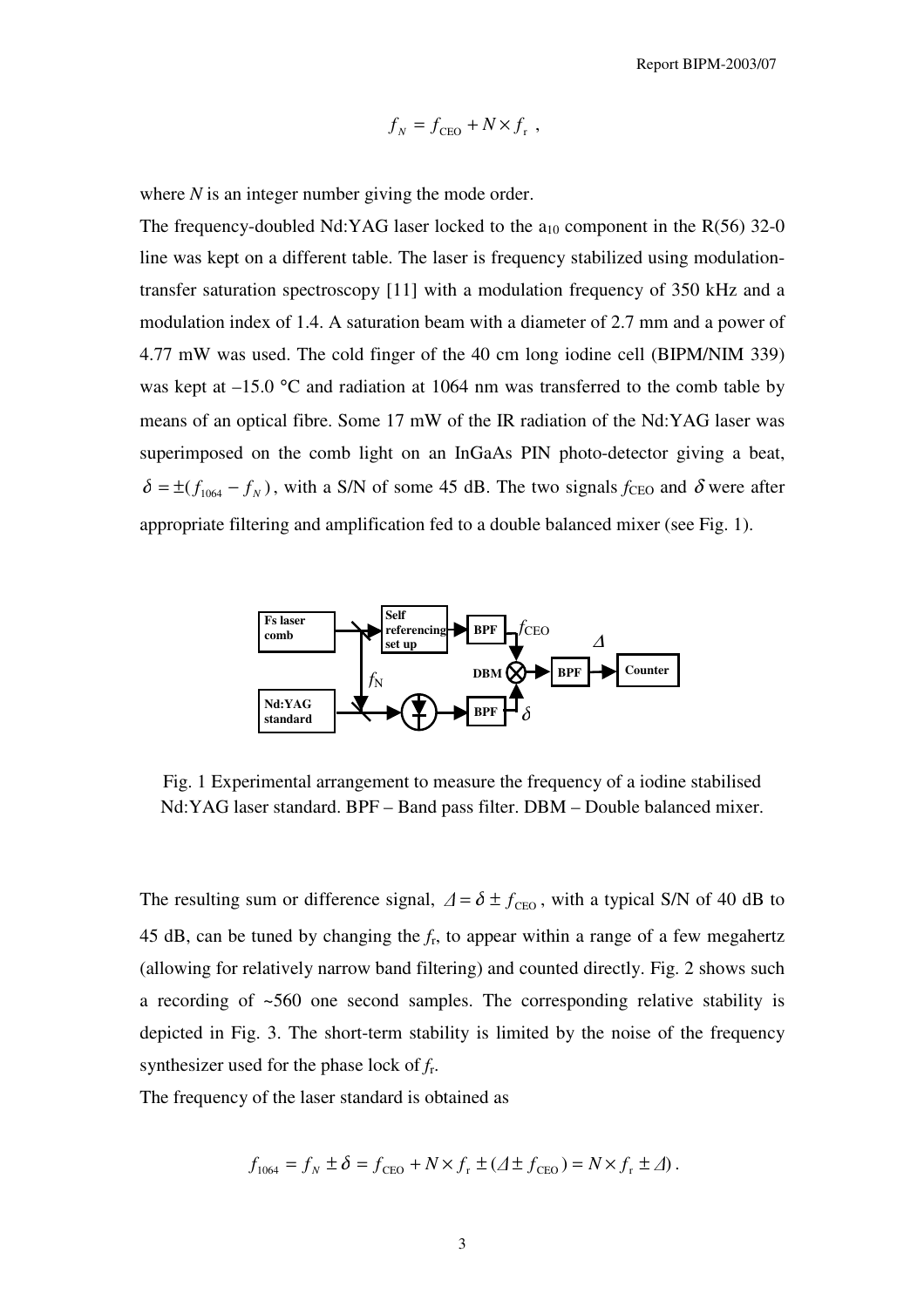

Fig. 2. Recording of the <sup>∆</sup> beat. A 1 s gate time was used.



Fig. 3 Relative Allan variance of the recorded beat.

It is seen that the laser standard frequency,  $f_{1064}$ , is obtained without knowledge of the *f*<sub>CEO</sub>. The *f*<sub>r</sub> is known since it is phase-locked to the synthesizer and the ∆ is found by counting this frequency. The frequency of the 1064 nm light of the stabilized laser was found to be

$$
f_{1064}
$$
= 281 630 111 755.2 kHz,  $u_c$ =0.1 kHz.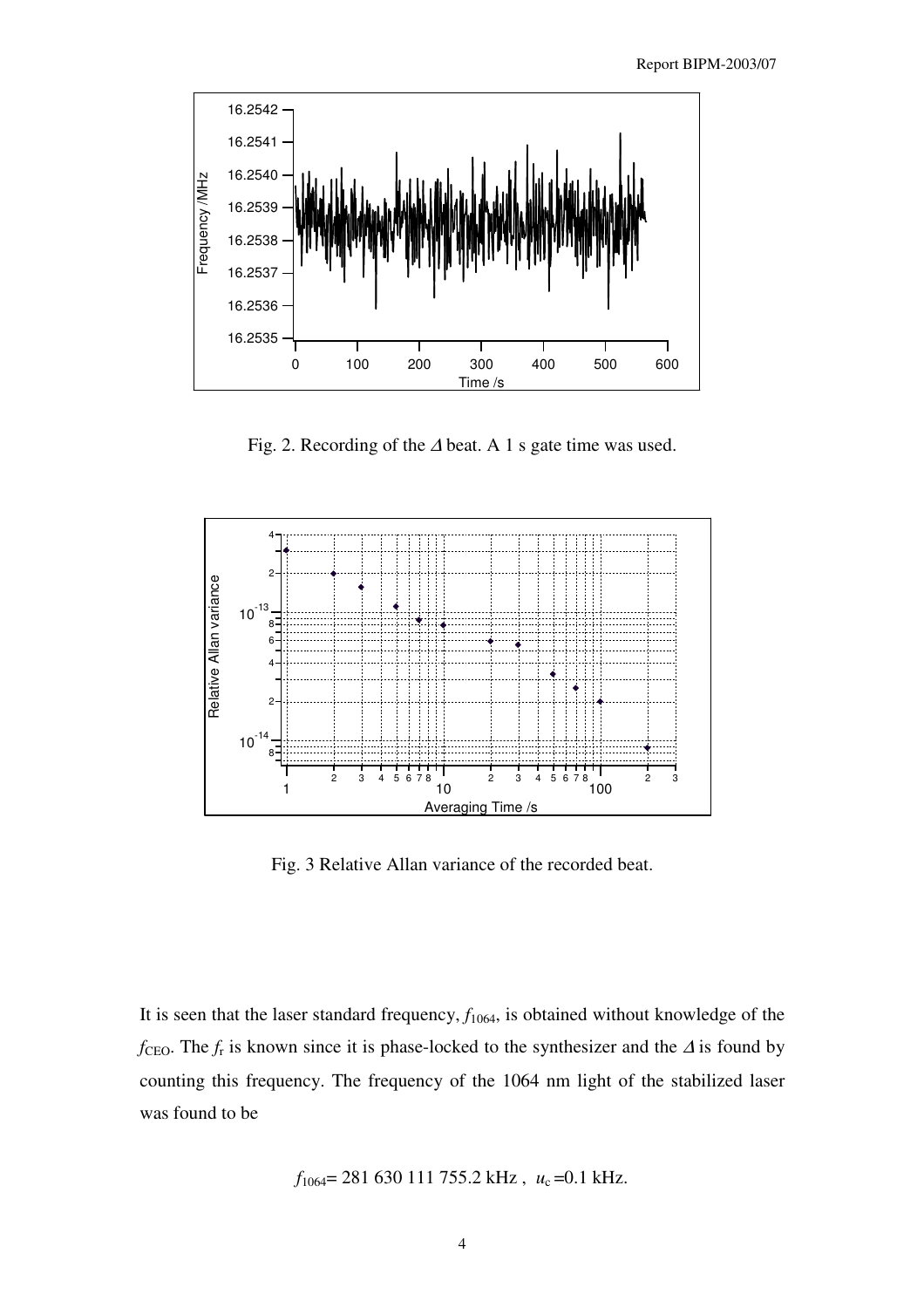The frequency for the  $a_{10}$  component of the R(56) 32-0 line can then by found as twice this frequency:

 $f(a_{10})$  = 563 260 223 510.4 kHz,  $u_c$  =0.2 kHz.

This value can be compared to the recommended value [3], which is 563 260 223 513 kHz. The estimated uncertainty budget at the wavelength 532 nm is given in Table 1. The frequency value found for the C-system agrees well with that earlier found for the B-system which is 563 260 223 510.8 kHz,  $u_c = 0.2$  kHz [10].

| Parameter      |          | value uncertaint |                 | Sens coeff.     |                     | $\delta f / \text{Hz}$ |
|----------------|----------|------------------|-----------------|-----------------|---------------------|------------------------|
|                |          | V                |                 |                 |                     |                        |
| alignment      | 0        | $0.016*$         |                 | mrad Non linear |                     | $34*$                  |
| offset         | $\theta$ | 0.15             | mV              | 1100            | Hz/mV               | 165                    |
| temperature    | $-15$    | 0.1              | $\rm ^{\circ}C$ |                 |                     |                        |
| pressure       | 0.812    | 0.0093           | Pa              | 2.8             | KHz/Pa              | 26                     |
| modulation     | 1.4      | 5                | $\%$            | 5               | Hz/%                | 25                     |
| cell wall temp | 20       | 0.4              | $\rm ^{\circ}C$ | 200             | $Hz$ <sup>o</sup> C | 80                     |
| light power    | 4.8      | 0.3              | mW              | 100             | Hz/mW               | 30                     |
| Comb meas.     |          |                  |                 |                 |                     | 42                     |
|                |          |                  |                 |                 |                     | 195                    |

Table 1. Uncertainty budget at 532 nm wavelength.

\* Repeatability (one  $\sigma$ )

## **Conclusion**

The normal operating scheme for an optical comb is to phase-lock both the repetition rate,  $f_r$ , and the carrier-envelope-offset frequency,  $f_{\text{CEO}}$  to the reference RF oscillator through two frequency-synthesizers. The actuators on the laser are normally a piezoceramic for the control of *f*<sup>r</sup> and an acousto-optic modulator or sometime an electrooptic modulator for the control of  $f_{\text{CEO}}$ . This thus constitutes a two-dimensional feedback system in which the two channels are non-orthogonal. Here, a technique was used with which absolute frequency measurements using a femtosecond laser comb are possible while controlling only its repetition rate. The  $f_{\text{CEO}}$  is eliminated in the detected beat and therefore need not be controlled or measured. This scheme resembles measurements made on a f/2f system where the  $f_{\text{CEO}}$  beat is similarly eliminated [12]. However, the present technique can also be applied to a more general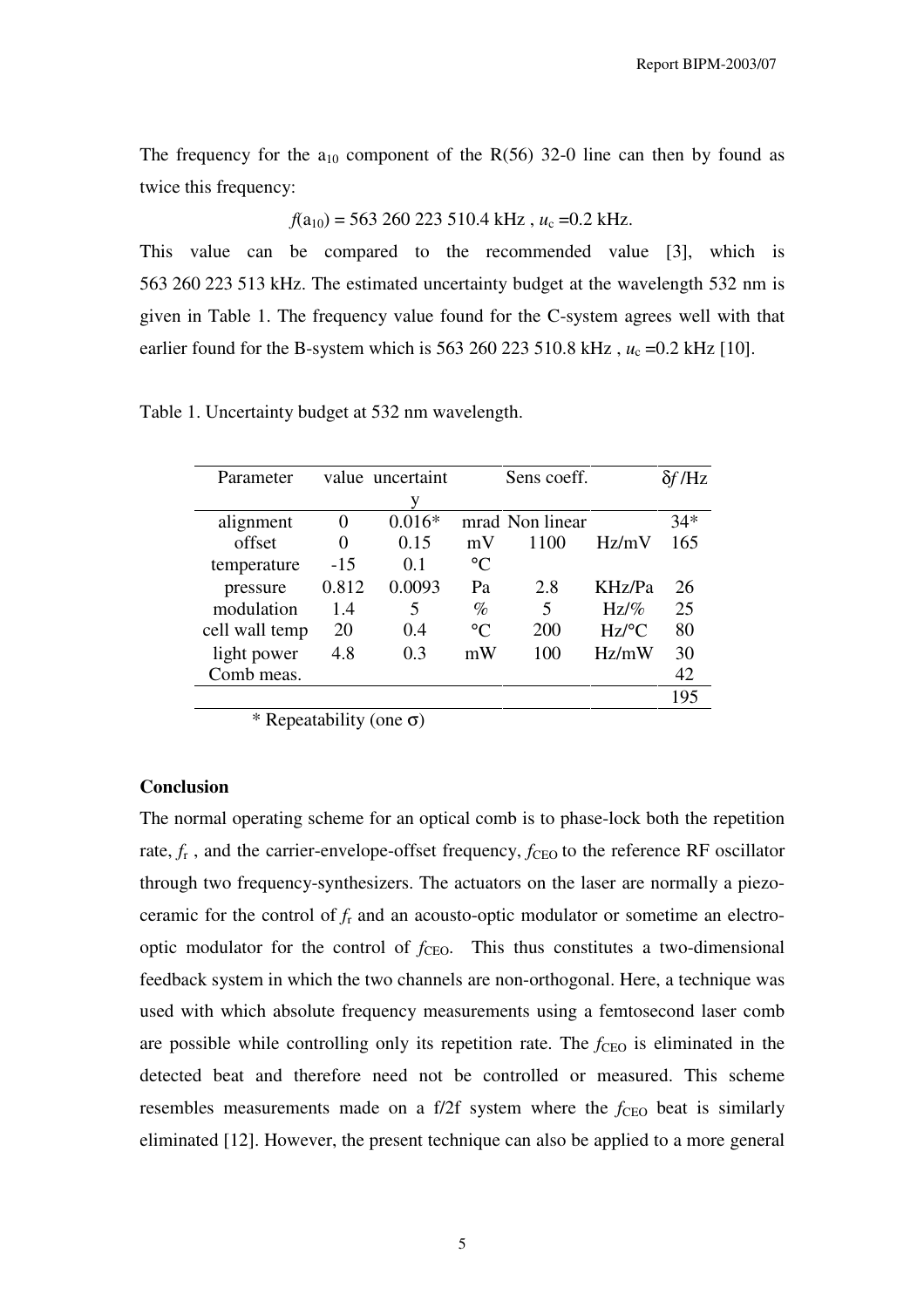group of standards such as the iodine-stabilized HeNe laser at 633 nm which is the most common laser standard for length applications.

The excellent short-term stability of the Nd:YAG lasers, in combination with their f/2f emission, can be used as a flywheel for the comb - providing a stable RF while the interrogation of an optical clock is taking place. Likewise, by transferring the Nd:YAG laser stability to the comb-lines, an RF source with high short-term stability is generated: this could become a useful tool in time-transfer experiments. This type of diode-pumped solid-state laser has been also shown to be an excellent tool for metrology, combining high power, single frequency and low noise.

Continued study of the characteristics of this type of stabilized laser systems is therefore justified to further improve their performance. The frequency found in this measurement agrees well with that observed in earlier measurements of the Nd:YAG-B system but lies almost 3 kHz below the current recommended value.

#### **References**

- [1] *BIPM Comptes Rendus 17th Conf. Gén. Poids et Mesures*, pp. 45-49, 1983.
- [2] "Documents concerning the new definition of the metre", *Metrologia*, vol. 19, pp. 163-177, 1984.
- [3] T. J. Quinn, "International report Practical realization of the definition of the metre, including recommended radiations of other optical frequency standards (2001) ", *Metrologia*, 40, n°2, 103-133, 2003.
- [4] M. L. Eickhoff, and J. L. Hall, "Optical Frequency Standard at 532 nm", *IEEE Trans. Instrum. Meas.*, vol. 44, pp. 155-158, 1995.
- [5] J. Ye, L. Robertsson, S. Picard, L.-S. Ma, and J. L. Hall, "Absolute frequency atlas of molecular I<sup>2</sup> lines at 532 nm", *IEEE. Trans. Intrum. Meas.*, vol. 48, pp. 544-549, 1999.
- [6] L. Robertsson, L.-S. Ma, and S. Picard, "Improved iodine-stabilized Nd:YAG lasers", *Proc. SPIE*, vol. 4269, pp. 268-271, 2001.
- [7] Th. Udem, J. Reichert, R. Holzwarth, and T. W. Hänsch, "Absolute optical frequency measurement of the  $CSD_1$  line with a mode-locked laser", *Phys. Rev. Lett.* Vol. 82, 3568-3571,1999.
- [8] S. A. Diddams, D. J. Jones, J. Ye, S. T. Cundiff, J. L. Hall, J. K. Ranka, R. S. Windeler, R. Holzwarth, T. Udem, and T. W. Hänsch, "Direct link between microwave and optical frequencies with a 300 THz femtosecond laser comb"*, Phys. Rev. Lett*., vol. 84, 5102-5105, 2000.